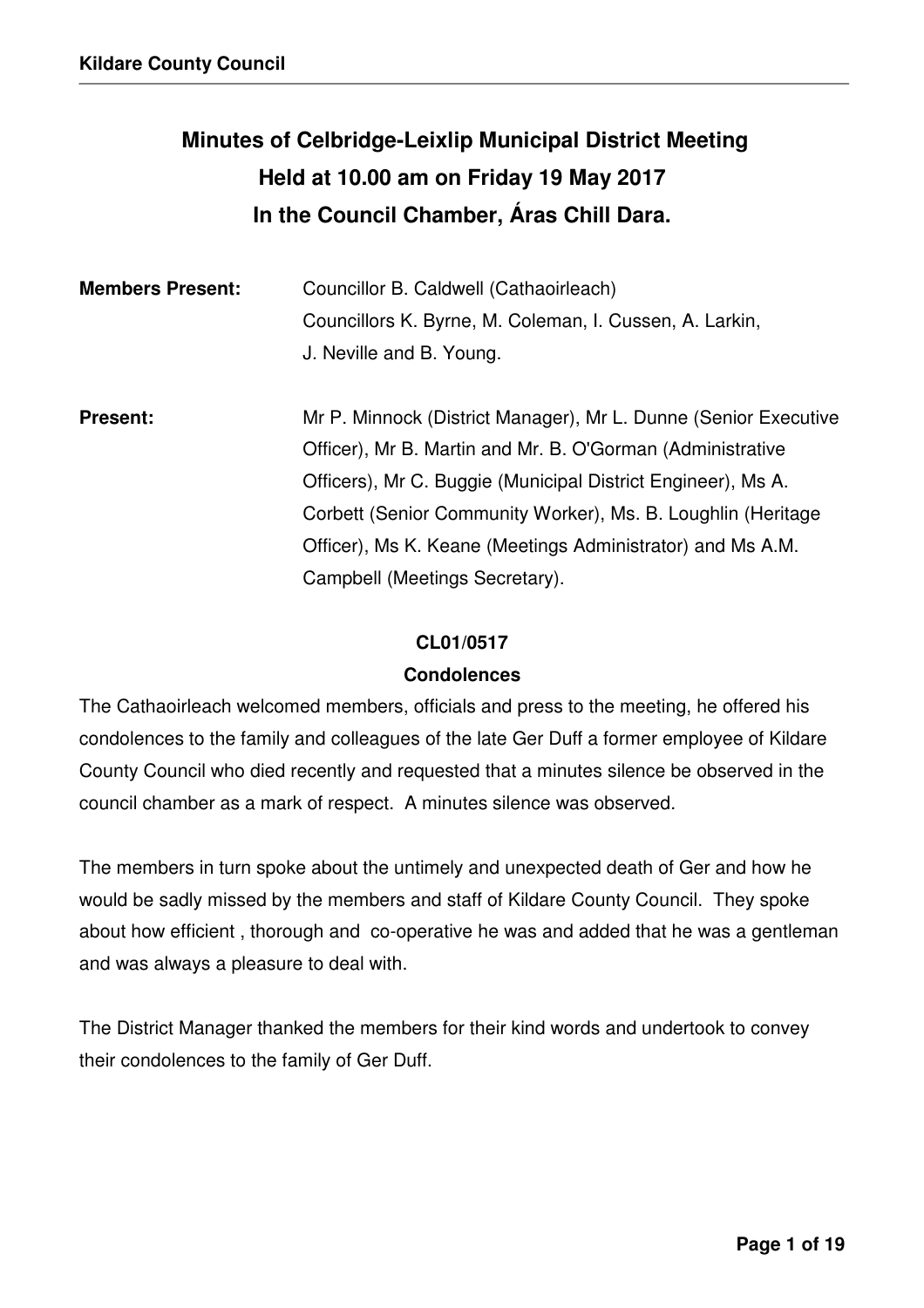### **CL02/0517**

#### **Introduction of Administrative Officer**

The District Manager introduced Mr. Brian Martin and informed the members that he has taken up the position of Administrative Officer in Roads, Transportation and Public Safety.

Mr. Martin said that he previously worked with Dublin County Council, that he would be representing Ms. Wright at the meeting and he looked forward to working with the members.

## **CL03/0517**

## **Grants for Celbridge-Leixlip Municipal District**

The Cathaoirleach with the agreement of the members decided to take items number 19 and 24 on the agenda at this point of the meeting.

The District Manager stated that the members should make known any association or expression of interest that they might have in these organisations or applications prior to adoption of the Residents Association and Community and Festival Grants for the Celbridge-Leixlip Municipal District.

Councillor Neville stated that he is the Director of the Leixlip Youth Premier Group and is involved in Leixlip G.A.A club and also Confey College Board.

Councillor Cussen stated that she attends the Local History Group ACL and is also involved in the Abbey Community Project.

Councillor Larkin stated that he lives in Rinawade, is a member of Barnhall Rugby Club, Leixlip G.A.A. Club and also the St. Patrick's Day Parade Committee.

Councillor Caldwell stated that he is involved in the Confey College Board, Leixlip Christmas Lights, Leixlip Festival and the St. Patricks Day Parade committees.

Councillor Coleman stated that he is involved in Street Festival and Thornhill Gardens Residents Association.

Councillor Byrne stated that he is involved in the Celbridge Town committee.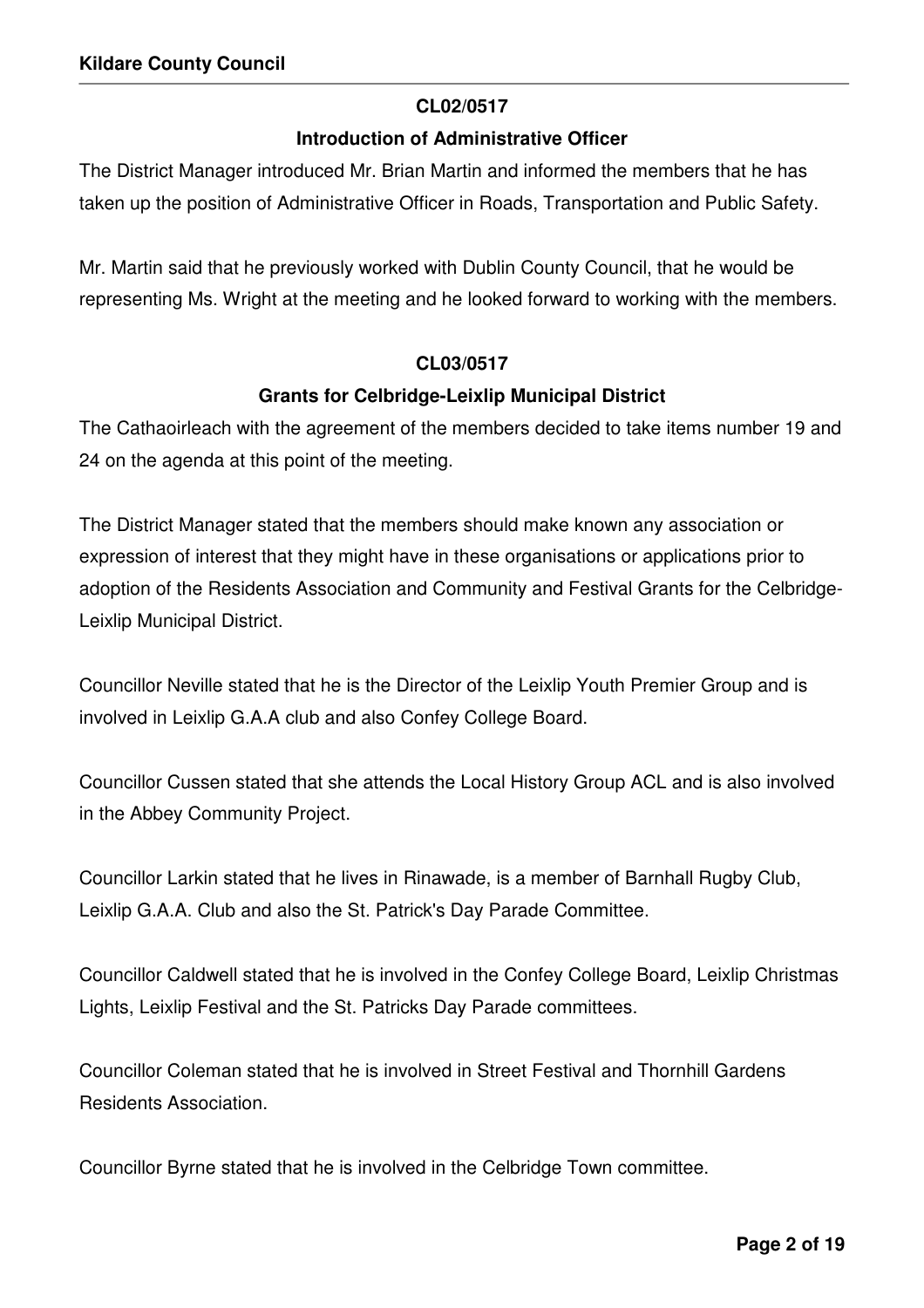#### **Item 19 - Residents Association Grants**

The members considered the Residents Association Grants for the Celbridge-Leixlip Municipal District.

Mr L Dunne, Senior Executive Officer informed the members that an amendment had been made and circulated the amended copy of the Residents Association Grants to them. Mr Dunne stated that the amendment related to the fact that only one estate falls within the category of estates that are under 5 years old. As this will distort the distribution of the grant under this heading it was agreed that this estate will receive €454 under the age of estates heading and the balance of €600 will be distributed among the 34 estates which are 15 years and over.

Councillor Cussen stated and it was agreed by the members that it should be discussed and agreed before the next grants were awarded whereby a minimum amount payable should be set e.g. €100.

**Resolved** on the proposal of Councillor Neville, seconded by Councillor Byrne and with the agreement of all the members that the Residents Association Grants for the Celbridge-Leixlip Municipal District be approved.

#### **Item 24 - Community/Local Property Tax (LPT) and Festival Grants**

The members considered the Community/Local Property Tax (LPT) and Festival Grants for the Celbridge-Leixlip Municipal District.

In response to a query from Councillor Larkin, Ms. Corbett clarified that the grant of €5,000 for the Celbridge St. Patrick's Day parade had been pre approved and was currently being processed for payment by the Finance department.

**Resolved** on the proposal of Councillor Neville, seconded by Councillor Coleman and with the agreement of all the members that the Community/Local Property Tax and Festival Grants for the Celbridge-Leixlip Municipal District be approved.

#### **CL04/0517**

#### **Minutes and progress report**

The members considered the minutes of the monthly meeting held on 21 April 2017 together with the progress report.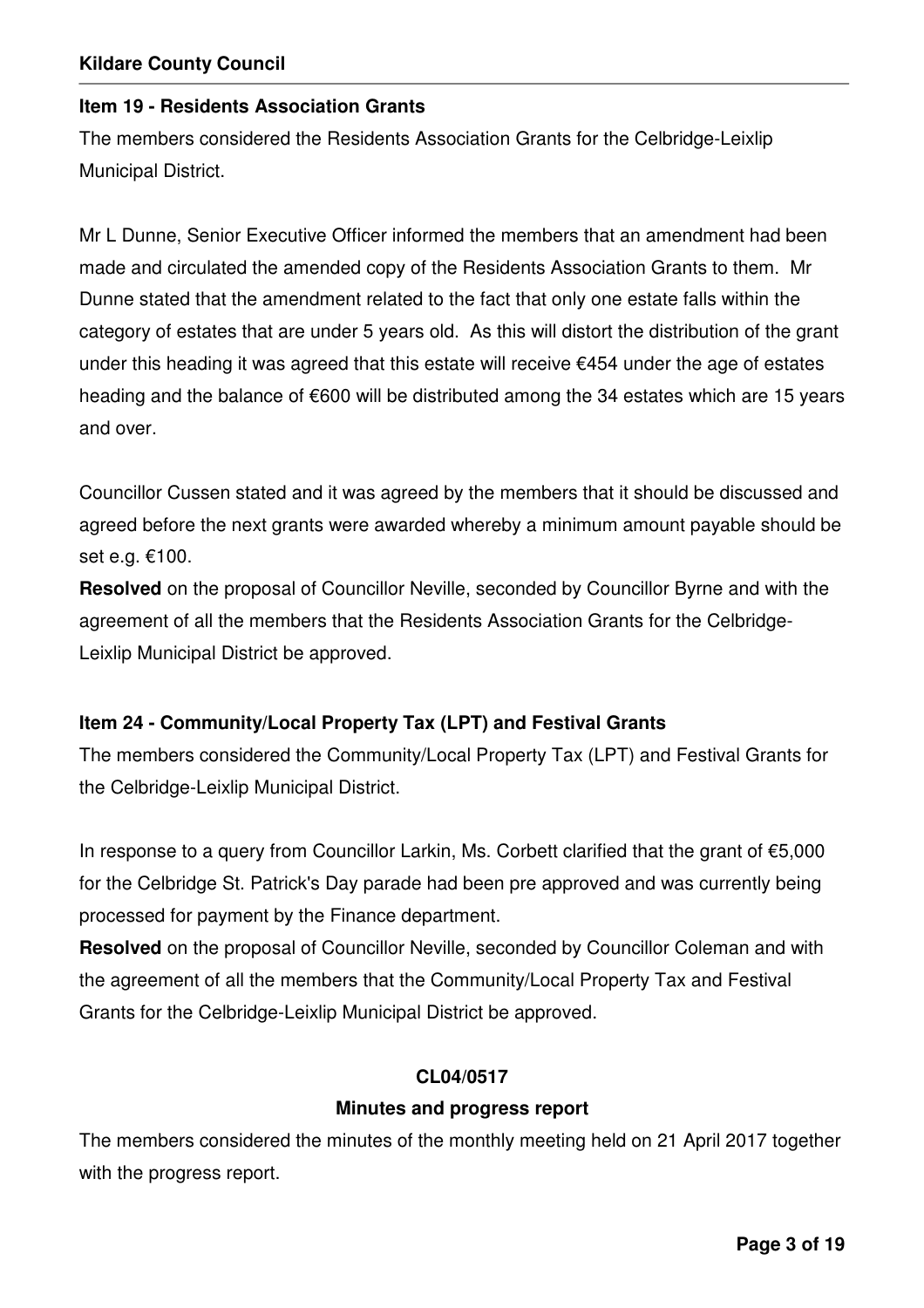The minutes of the monthly meeting were approved subject to amendments of item (CL05/1703) to "Councillor Cussen stated that they had been informed by email in March that the council had been advised on the 30 January 2017 that funding would be provided by the National Transport Authority (NTA) in relation to the Celbridge Boardwalk Study. This information was not relayed to the members at either the February or March meetings with it also appearing in the Liffey Champion in advance of the members being notified.", item (CL10/0417) to "The members considered the following motion in the name of Councillor Cussen." and item (CL24/0417) "Councillor Cussen asked if the identification of land for an extension of the cemetery would be constrained in the context of the review of the Local Area Plan."

**Resolved** on the proposal of Councillor Caldwell, seconded by Councillor Byrne, that the minutes of the monthly meeting held on 21 April 2017 be confirmed and taken as read. The progress report was noted.

#### **CL05/0517**

#### **Matters Arising**

#### **Council owned land in Donaghcomper Estate (CL21/1702) (CL04/1703)**

Councillor Young stated that the map provided with the progress report on this item did not clarify where the council owned lands extended to and he asked that this would be clarified. The District Manager confirmed that Councillor Young had received this map from the Planning department and the previous one was circulated by the Parks Department and what was needed was to have both maps combined and he undertook to request this from the Planning department.

## **Pilot project for additional bins in the Celbridge-Leixlip Municipal District (CL26/1701) (CL28/1612)**

Councillor Cussen noted the report and stated if the plans were to build more housing in the Celbridge-Leixlip Municipal District then there is a necessity to provide more bins and in addition more staff to maintain these bins and she undertook to bring this issue to the next Strategic Policy Committee(SPC) meeting.

## **Centennial Garden for Celbridge (CL01/1703) & Matters Arising (CL02/0417)**

Councillor Cussen requested confirmation from the council as to how this matter would be progressed.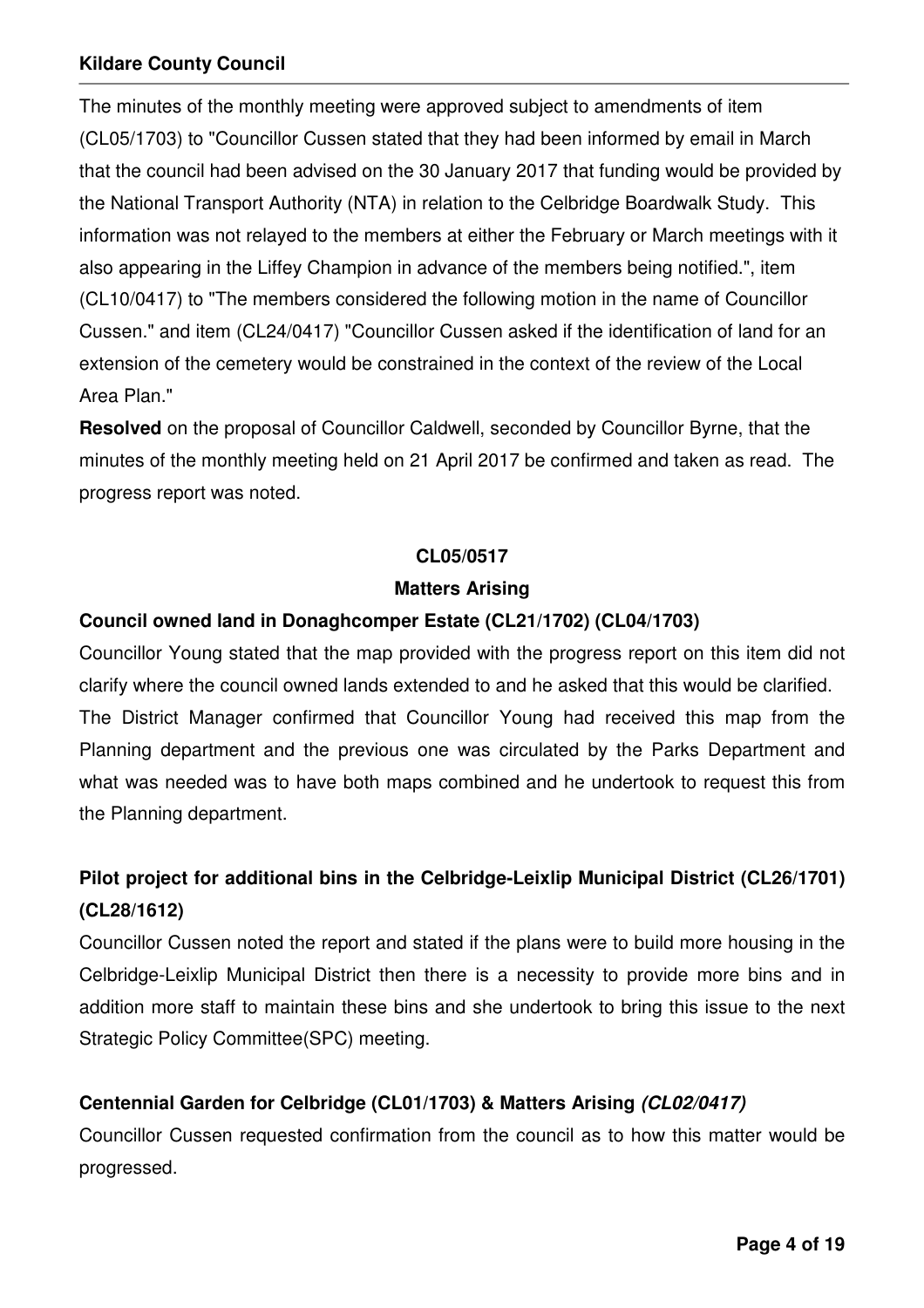#### **Invitation to Irish Water to give a report on proposed pipelines (CL27/0417)**

In response to Councillor Young's question, the Meetings Administrator replied that a response is awaited from Irish Water on this matter.

## **Invitation to Planning or Transportation Department of Fingal County Council (CL13/0417)**

In response to Councillor Young's question, the Meetings Administrator replied that an invitation had been issued, the Director of Services for Fingal County Council could not attend the May meeting and we are awaiting confirmation of attendance at another monthly meeting.

#### **Response to requests for increased bus services (CL20/1609)**

Councillor Caldwell asked if there was an update or response from Dublin Bus on the issue of increased bus services in Beech Park/Glen Easton.

### **Schedule of Municipal District Works 2017 Matters Arising (CL02/0417)**

Councillor Caldwell requested an update on the request to Iarnrod Eireann to cut back the trees that are overgrown at Confey Bridge.

#### **Review of Salmon Leap Bridge to roundabout (CL14/1701)**

In response to Councillor Larkin's question, Mr. Martin confirmed that the Lucan Area Committee proposed to meet the members of the Celbridge-Leixlip Municipal District on the 27 June 2017 between 2.15 p.m. and 3.00 p.m. in County Hall, Tallaght and that this meeting would be held in camera. The members agreed to this proposal.

#### **CL06/0517**

#### **Community Heritage Grant Scheme Allocation**

The members agreed to take item number 22 on the agenda at this point of the meeting.

The members considered the Community Heritage Grant Scheme allocation for the Celbridge-Leixlip Municipal District.

Councillor Larkin thanked the Heritage Officer for her good work and said that there was a good spread of money over the five municipal districts which was great to see.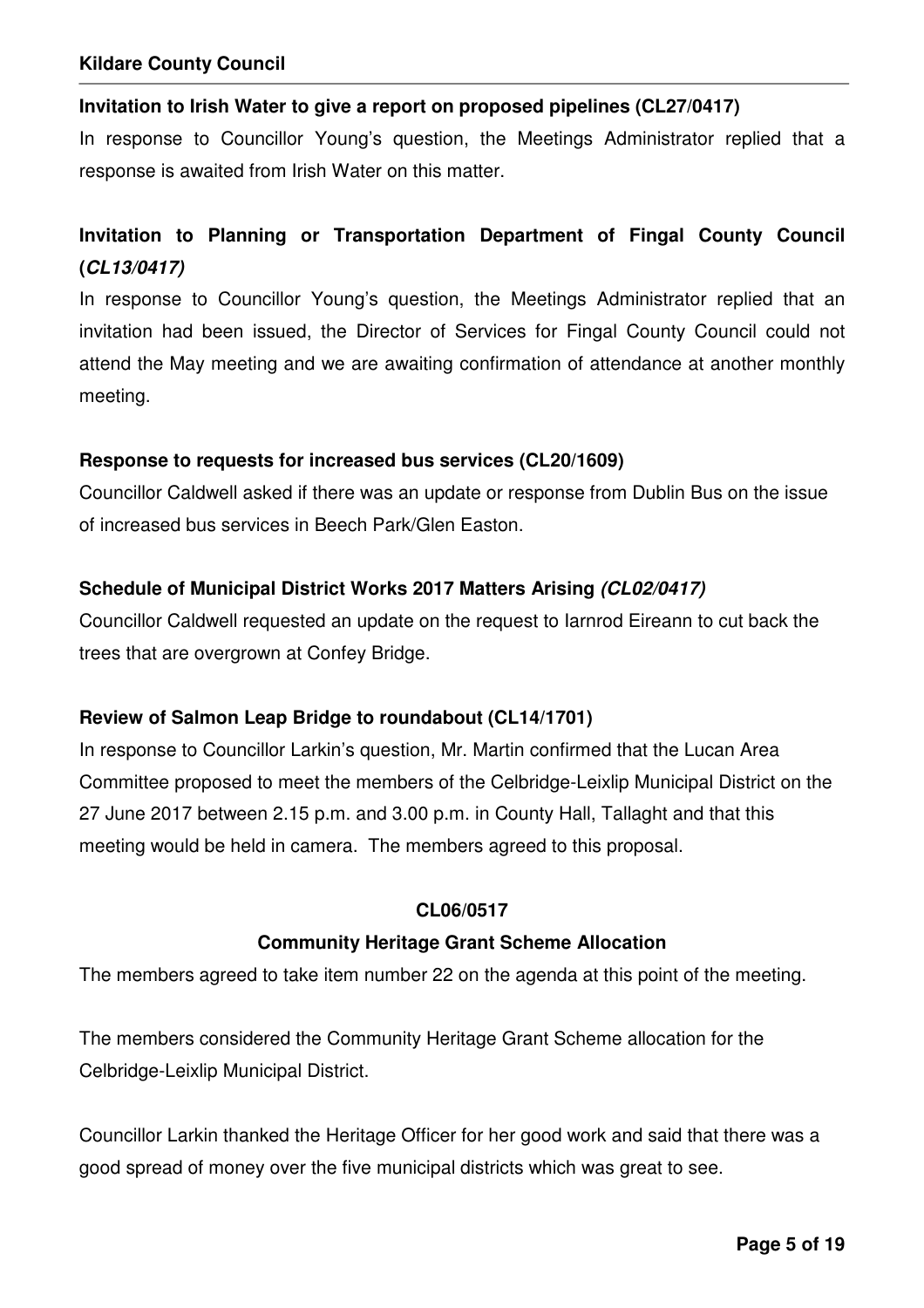**Resolved** on the proposal of Councillor Larkin, seconded by Councillor Caldwell and with the agreement of all the members that the Community Heritage Grant Scheme Allocation for the Celbridge-Leixlip Municipal District be approved.

## **CL07/0517**

## **Deputation on behalf of Ardclough Community Council**

Mr. John Griffin and Mr. Gerry O' Sullivan gave a presentation to the members on behalf of Ardclough Community Council. Mr. Gerry O' Sullivan gave some backround by informing the members that the old St. Anne's National School in Ardclough became available for use in 2013, it was taken over by the community council and managed by a sub-committee which was now formed into a limited company with the objective of making it available for community use. He outlined the findings of a Needs Assessment Survey which had been carried out identifying the needs of 250 households in the area. He thanked the members for their support which had provided €15,000 in 2016 from Local Property Tax (LPT) funding which had been used to provide a new heating system and the painting of the inside and outside of the building.

Mr. Griffin outlined the activities that are currently taking place in the centre and stated that future plans were to complete the refurbishment of the current building, erect an extension to provide some additional space for which the planning permission was already received. He said it was estimated by the quantity surveyor that the cost of the extension would be €400,000. He said that this centre could compliment the Arthur Guinness Way experience as a heritage centre and they hoped to develop the facilities for artists at the centre. He asked for support for an amendment to the LEADER programme which would assist in the funding of the much-needed extension. He also asked for support for applications under the LPT scheme to complete the refurbishment of the current building and to provide matching funding for LEADER grants. In addition he would welcome support for applications under the Town and Village Renewal Scheme.

The members thanked Mr. Griffin and Mr. O'Sullivan for their presentation. The members agreed that it was great to see the LPT funding put to such use in the Celbridge-Leixlip Municipal District. They said that it was wonderful to see the community working together and they offered to provide support to the committee in any way they could.

The District Manager stated that it was great to see a group of volunteers who were working so hard to try and provide such worthwhile facilities to the community who in turn would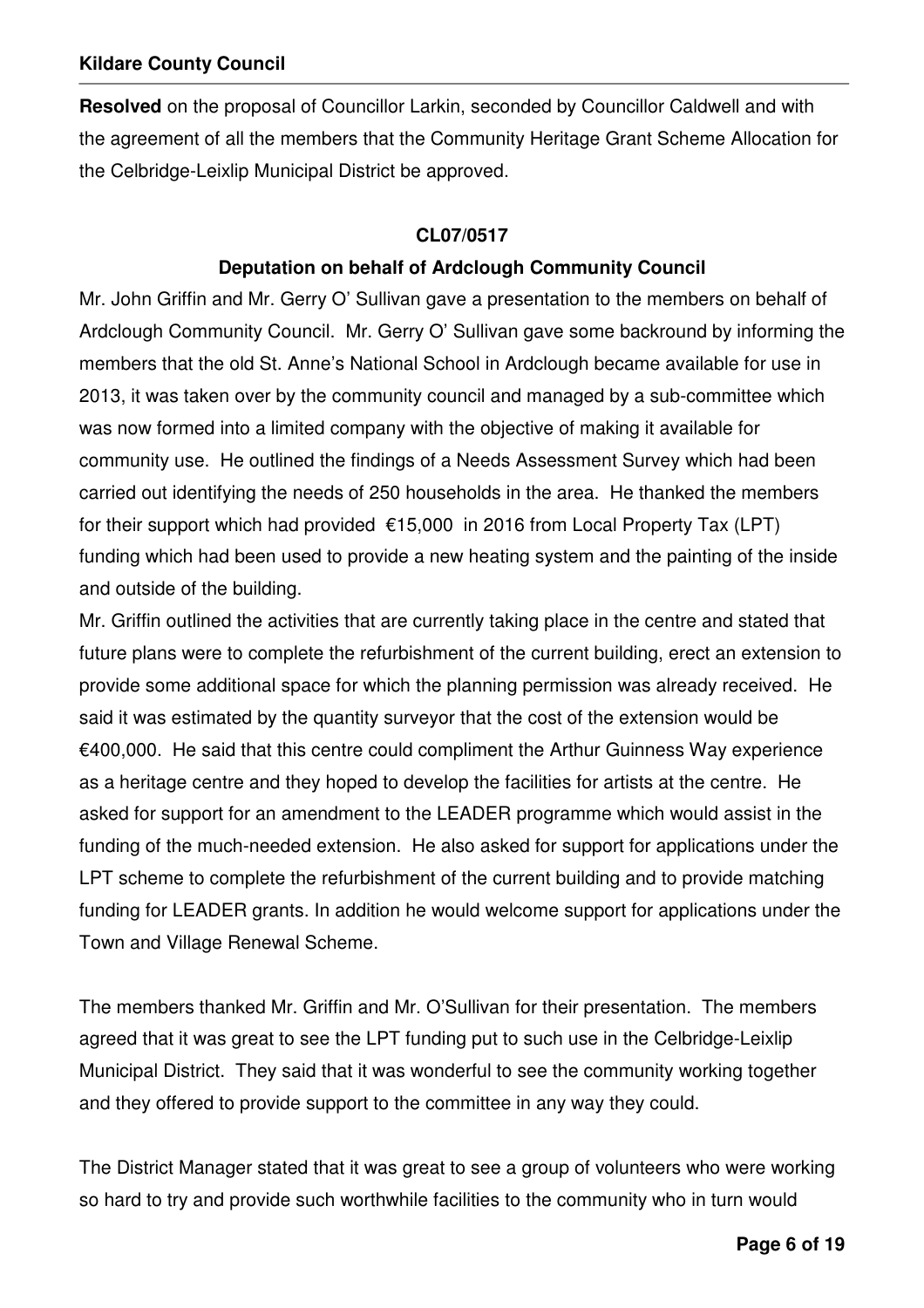benefit greatly from this. He informed the committee that it was only the criteria that changed under the LEADER programme and that the committee needed to refresh their application and re-appy. He stated that there were only a limited number of towns successful in receiving the Town and Village Renewal funding last year but Ardclough Community Committee should apply again this year. He said the building of this extension would need a combination of funding. The District Manager requested that Mr. Griffin and Mr. O'Sullivan leave their contact details and he undertook to contact them to further discuss these matters.

#### **CL08/0517**

## **Update on Municipal District Road Works**

The Municipal District Engineer gave a comprehensive update to the members on the Municipal District Road Works in Celbridge-Leixlip Municipal District. The Municipal District Engineer outlined the list of projects which were at design stage and at tender stage, stating that they were currently working on the footpath from Celbridge GAA to the Tennis Club and that anti-skid works on Captain's Hill had been completed.

The Cathaoirleach thanked the Municipal District Engineer for his update.

#### **CL09/0517**

## **Repair of anti-skid surface on slip road from M4**

The members considered the following motion in the name of Councillor Byrne That the special anti-skid surface on the slip road from the M4 at the Celbridge Interchange be repaired as it is worn and dangerous.

The motion was proposed by Councillor Byrne, seconded by Councillor Caldwell.

A report was received from the Roads, Transportation and Public Safety department informing the members that this matter has been referred to the Motorway Traffic Control Centre. The council have requested that their contractor carryout an inspection of the slip road and carryout any necessary repairs.

**Resolved** on the proposal of Councillor Byrne, seconded by Councillor Caldwell that the report be noted.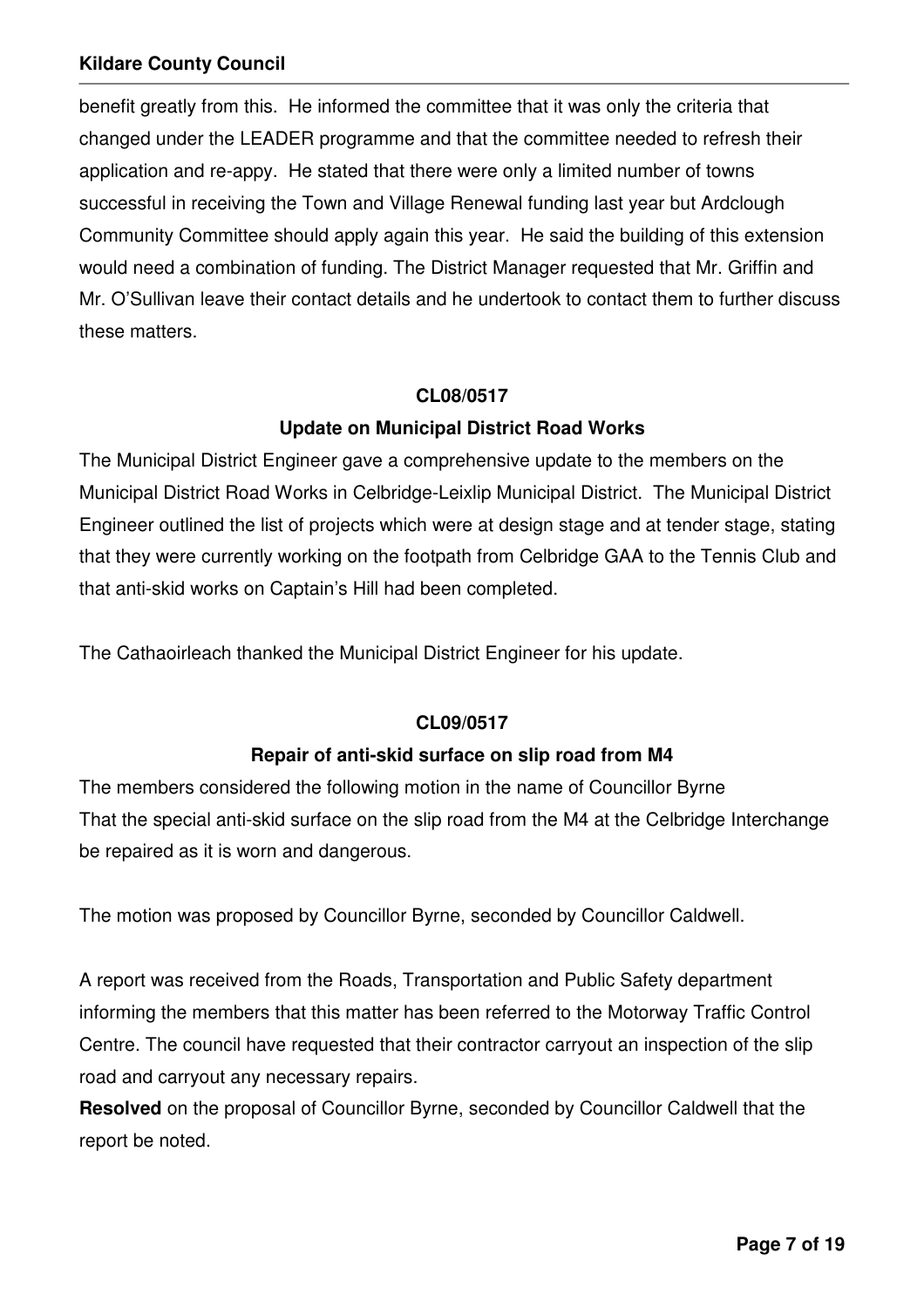## **CL10/0517**

## **Request to Airtricity to turn on public light**

The members considered the following motion in the name of Councillor Byrne That Airtricity be instructed to turn on the public light near (details supplied) which was erected over a year ago.

The motion was proposed by Councillor Byrne, seconded by Councillor Byrne.

A report was received from the Roads, Transportation and Public Safety department informing the members that the Public Lighting Engineer and will inspect the light at the given location and report back to the members.

**Resolved** on the proposal of Councillor Byrne, seconded by Councillor Larkin that the report be noted.

### **CL11/0517**

## **Safety of pedestrians crossing at entrance and road at Glen Easton Wood**

The members considered the following motion in the name of Councillor Neville That the council make the entrance and road at Glen Easton Wood safer for pedestrians crossing.

The motion was proposed by Councillor Neville, seconded by Councillor Caldwell.

A report was received from the Roads, Transportation and Public Safety department informing the members that the Municipal District Engineer can meet with Councillor Neville on site to examine this issue.

**Resolved** on the proposal of Councillor Neville, seconded by Councillor Caldwell that the report be noted.

#### **CL12/0517**

## **Installation of streetlight on Old Station Road**

The members considered the following motion in the name of Councillor Neville That the council insert a new streetlight on Old Station Road near the Garda station and Ryemount Abbey.

The motion was proposed by Councillor Neville, seconded by Councillor Byrne.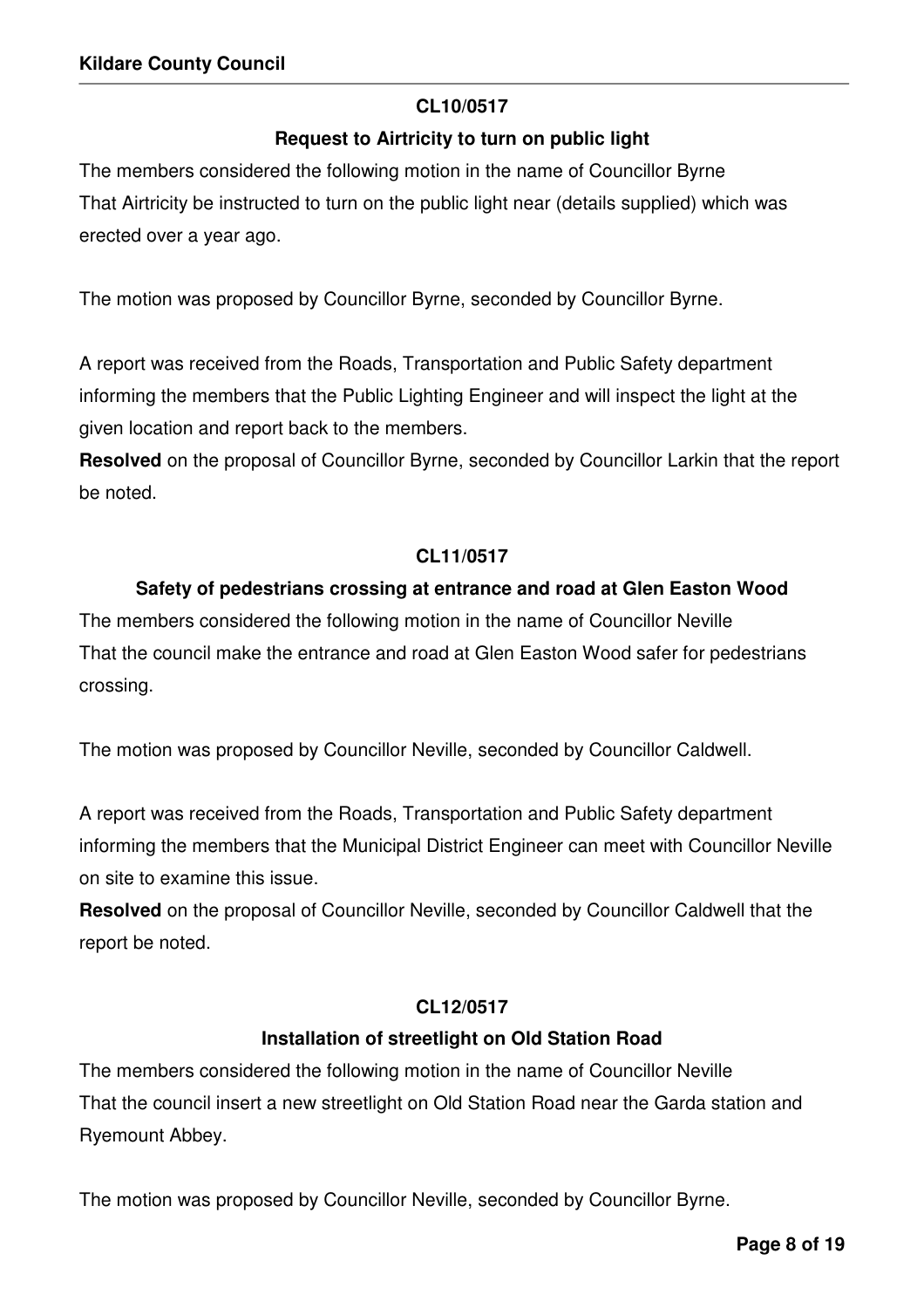A report was received from the Roads, Transportation and Public Safety department informing the members that the Public Lighting Engineer will inspect the light at the given location and report back to the members.

In reply to Councillor Neville's question, the Municipal District Engineer confirmed that Mr. Derek McCormack was the Public Lighting Engineer based in the Roads, Transportation and Public Safety department.

**Resolved** on the proposal of Councillor Neville, seconded by Councillor Byrne that the report be noted.

#### **CL13/0517**

### **Installation of fire hydrant location signs in Ardclough Village**

The members considered the following motion in the name of Councillor Coleman That fire hydrant signs be installed to show the location of the fire hydrants in Ardclough village to assist the Fire Service.

The motion was proposed by Councillor Coleman, seconded by Councillor Caldwell.

A report was received from the Water Services department informing the members that Water Services plan to put marker plates at hydrant locations in the village of Ardclough.

Councillor Coleman said that he was happy with the report and stated that there had been a fire in Ardclough village the previous month where the Fire Service had been called out to attend to and they could not find the fire hydrant, so signage was necessary. **Resolved** on the proposal of Councillor Coleman, seconded by Councillor Caldwell that Water Services put marker plates at hydrant locations in the village of Ardclough.

#### **CL14/0517**

#### **Repair to walls of the Liffey Bridge, Celbridge**

The members considered the following motion in the name of Councillor Coleman That repairs be carried out on the walls of the Liffey Bridge, Celbridge where some stones are missing.

The motion was proposed by Councillor Coleman, seconded by Councillor Byrne.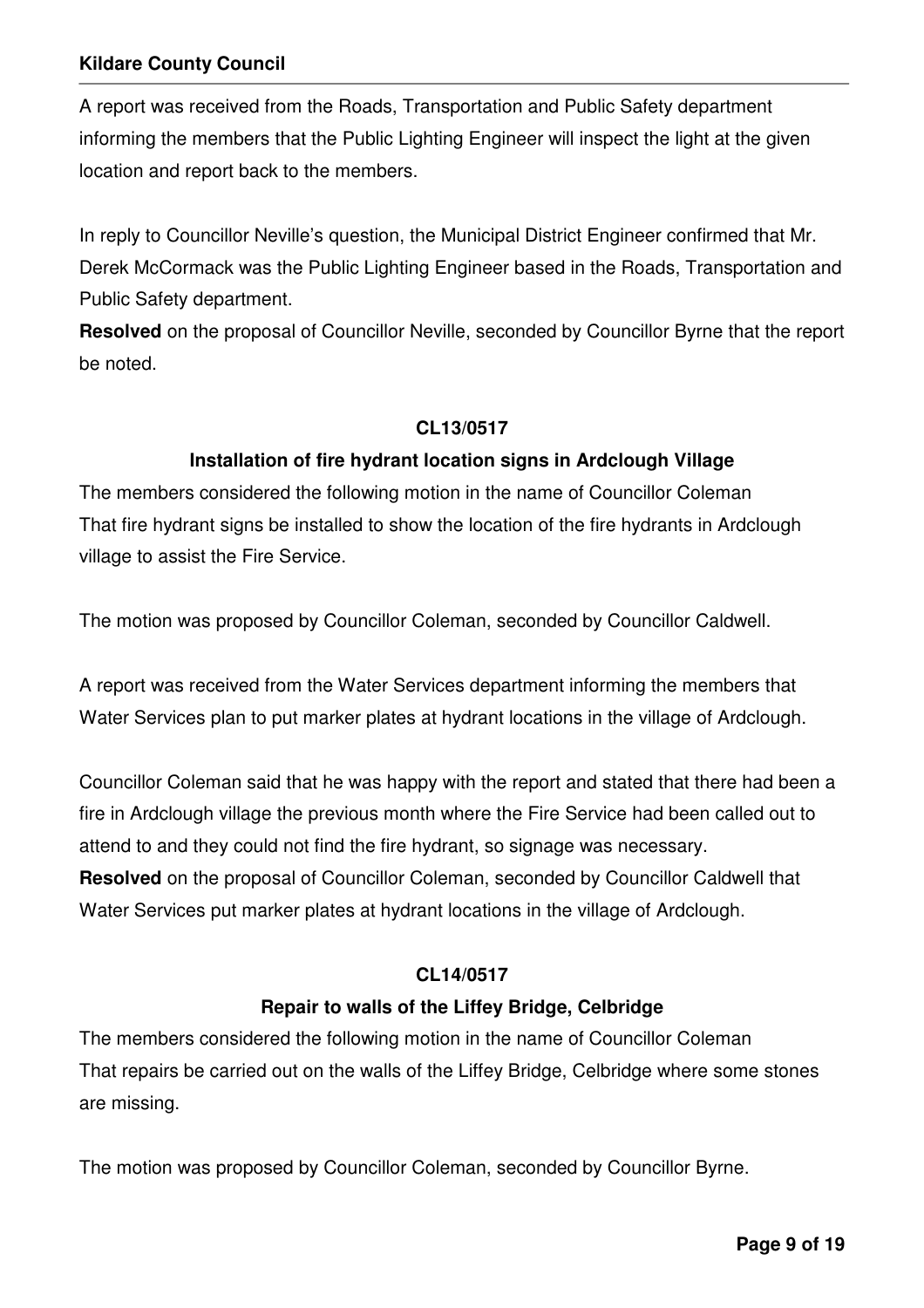A report was received from the Roads, Transportation and Public Safety department informing the members that the municipal district engineer will investigate this and advise the members of what can be done.

**Resolved** on the proposal of Councillor Coleman, seconded by Councillor Byrne that the municipal district engineer investigate the repair of the walls of the Liffey Bridge, Celbridge and advise the members of his findings.

#### **CL15/0517**

### **Reinstatement of cobblelock outside Deip, Main Street, Leixlip**

The members considered the following motion in the name of Councillor Larkin That the path outside Deip, Main Street, Leixlip be reinstated to the cobblelock.

The motion was proposed by Councillor Larkin, seconded by Councillor Neville.

A report was received from the Roads, Transportation and Public Safety department informing the members that a road/footpath opening was carried out here. It was reinstated temporarily with tarmac but has now been reinstated with cobble-lock.

**Resolved** on the proposal of Councillor Larkin, seconded by Councillor Neville that the report be noted.

#### **CL16/0517**

#### **Reinstatement of road lining in Mill Lane**

The members considered the following motion in the name of Councillor Larkin That the road lining in Mill Lane at fire station junction be reinstated.

The motion was proposed by Councillor Larkin, seconded by Councillor Byrne.

A report was received from the Roads, Transportation and Public Safety department informing the members that the road lining contractor has been requested to reline this juction.

**Resolved** on the proposal of Councillor Larkin, seconded by Councillor Byrne that the report be noted.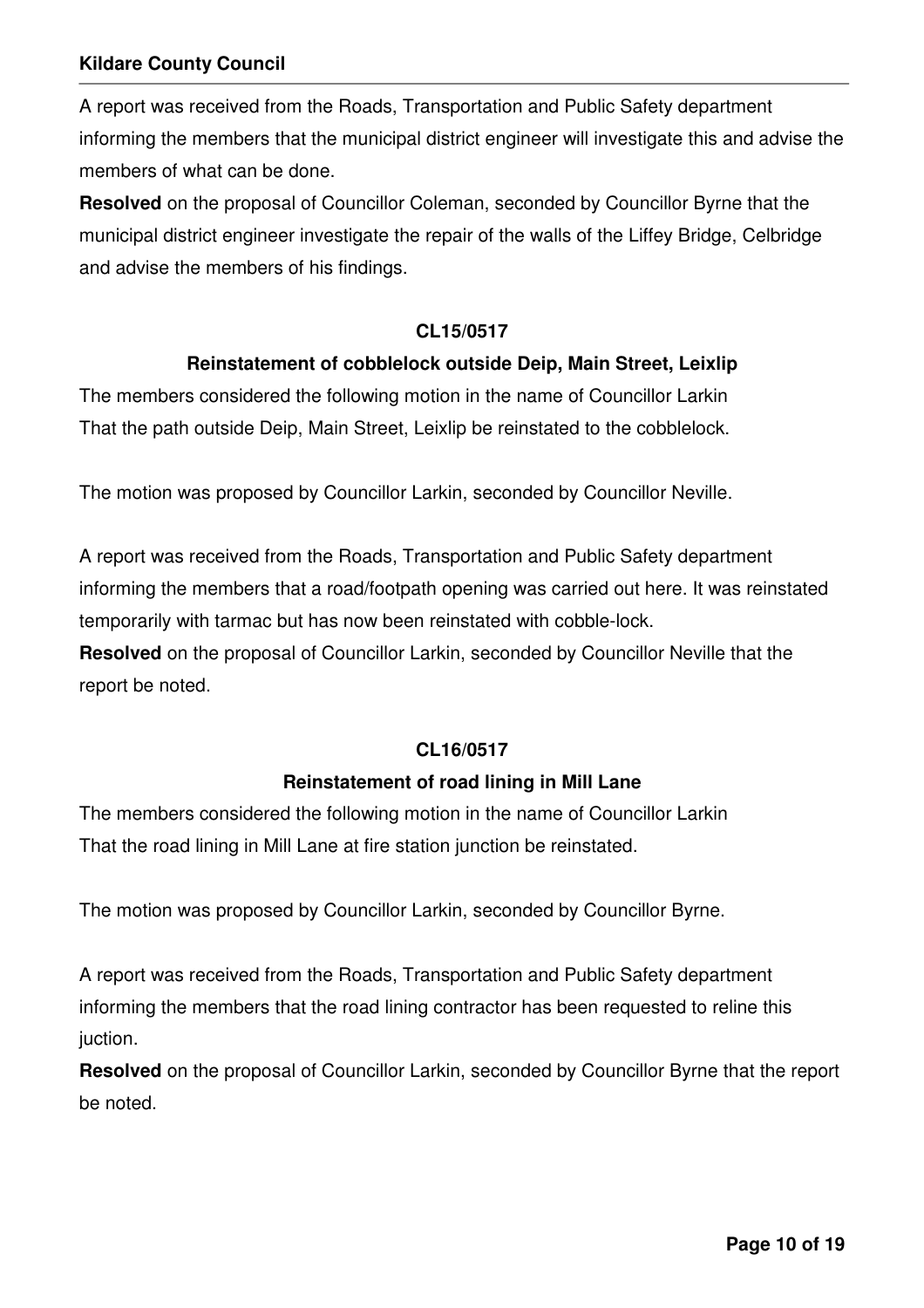#### **CL17/0517**

## **Update on street lighting along the Ardclough Road**

The members considered the following question in the name of Councillor Caldwell Can an update be provided on placing of street lighting along the Ardclough Road before you approach Chelmsford Estate?

A report was received from the Roads, Transportation and Public Safety department informing the members that discussion and legal transfer of lands are ongoing with landowner. Kildare County Council are currently establishing a new framework for small works and this scheme will be completed once this new framework is in place. The report was noted.

## **CL18/0517**

## **Installation of collapsing bollards in Castletown**

The members considered the following question in the name of Councillor Byrne Can the council examine the possibility of placing collapsing bollards on the road at (details supplied) in Castletown (wooded area), or alternative measures be put in place if it is a public road to prevent stolen cars being burnt out and general anti-social behaviour?

A report was received from the Roads, Transportation and Public Safety department informing the members that the municipal district engineer will investigate the options available at this location. It is important to note that there has to be access to the property. The report was noted.

## **CL19/0517**

## **Request for Airtricity to remove pole on laneway**

The members considered the following question in the name of Councillor Byrne Can Airtricity be requested to remove the pole on the laneway behind (details supplied), which was erected about three years ago but has never been used?

A report was received from the Roads, Transportation and Public Safety Department informing the members that the public lighting engineer will inspect the light at this location and report back to the members.

The report was noted.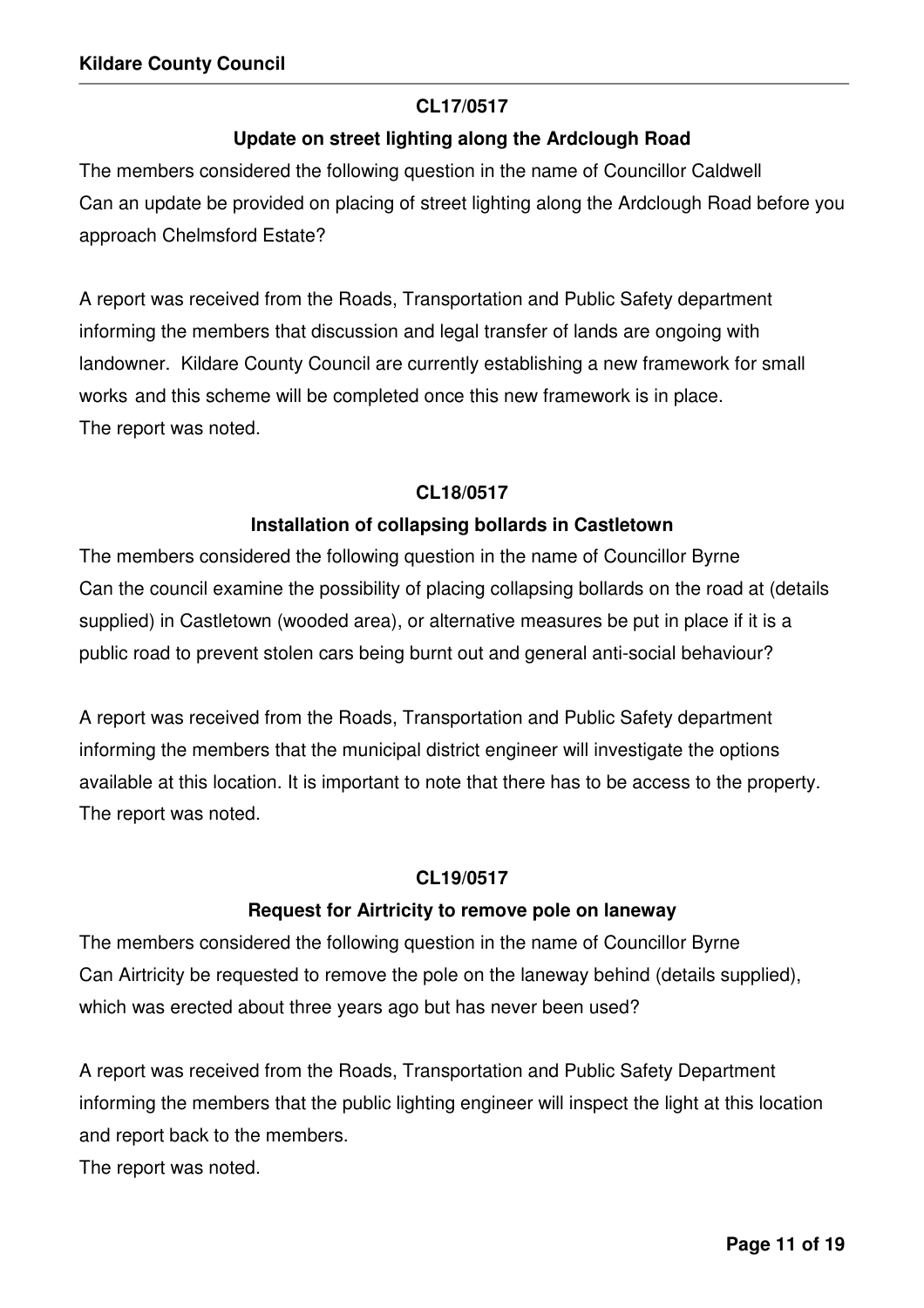#### **CL20/0517**

### **Reduction of speed limit from roundabout to Beech Park, Easton Road**

The members considered the following question in the name of Councillor Cussen Can the 60 km/hr that is currently in place from the roundabout to Beech Park, Easton Road, Leixlip be considered for a change to 50 km/hr as part of the Speed Limit Review?

A report was received from the Roads, Transportation and Public Safety department informing the members that this will be included for consideration as part of the County Wide Speed Limit Review.

In reply to Councillor Cussen's question, Mr B Martin stated that it was still possible to submit items for the County Wide Speed Limit Review. The report was noted.

#### **CL21/0517**

#### **Request to install mirrors at junction for Leixlip, Lucan and Clonee**

The members considered the following question in the name of Councillor Neville Can the council request of Fingal County Council that mirrors be placed to improve visibility at the junction for Leixlip, Lucan and Clonee? This junction has been raised as a danger spot previously and nothing has been done.

A report was received from the Roads, Transportation and Public Safety department informing the members that if the members are in agreement a letter of request will be issued to Fingal County Council.

Councillor Neville stated that these mirrors were a necessity as this was a very dangerous junction. The members agreed that a letter should issue to Fingal County Council to request the installation of mirrors to improve visibility at the junction for Leixlip, Lucan and Clonee. The report was noted.

#### **CL22/0517**

#### **Review of traffic management at Hazelhatch Canal Bridge**

The members considered the following question in the name of Councillor Coleman Can the council write to the Transport and Planning Department of South Dublin County Council and ask them to carry out a review of their current traffic management which they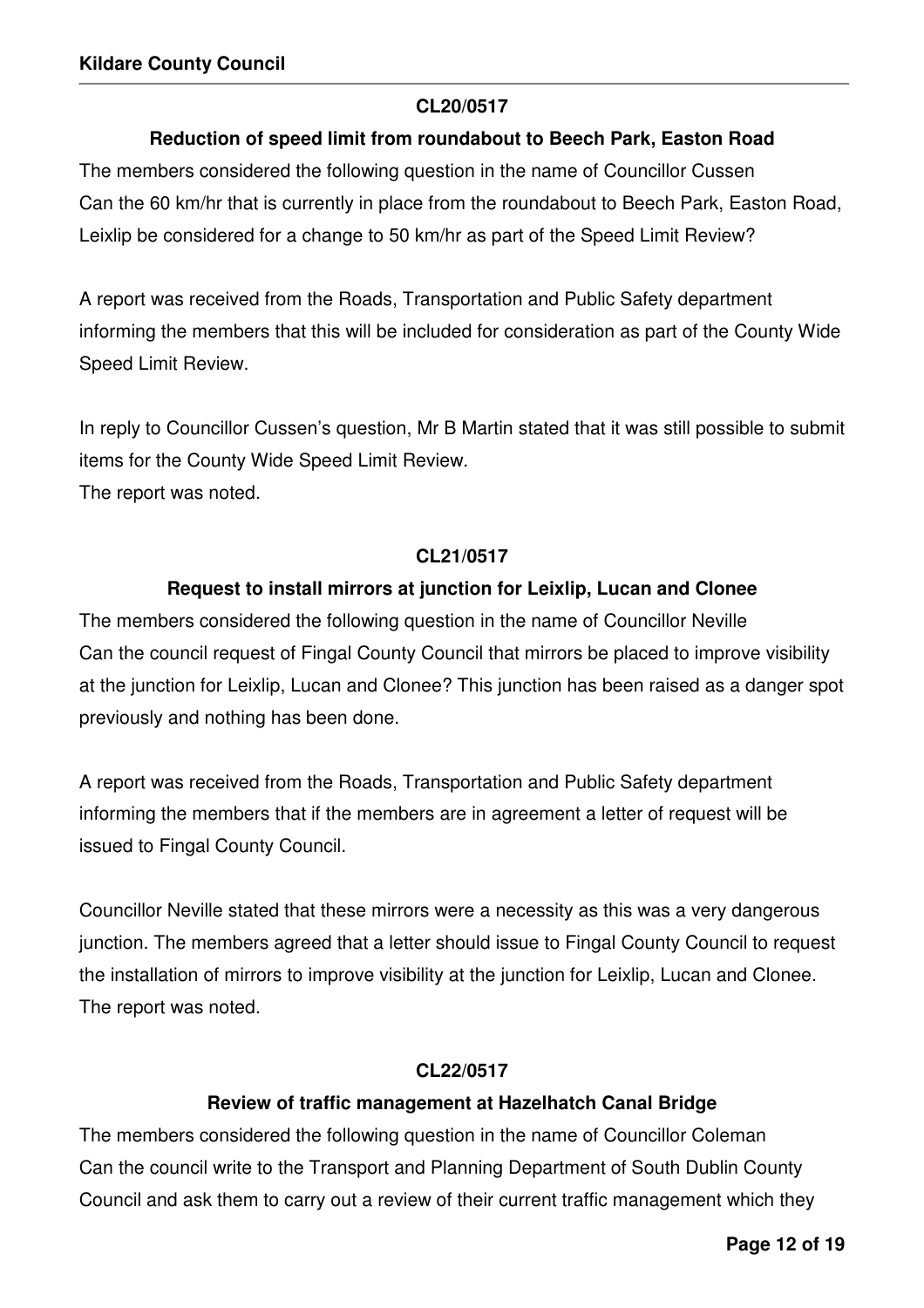installed at Hazelhatch Canal Bridge, and in particular to look at the traffic lights sequencing? There are major delays at peak times in the morning for traffic leaving Celbridge trying to access work, trains etc.

A report was received from the Roads, Transportation and Public Safety department informing the members that while the Roads department engages and liaises with South Dublin County Council on an ongoing basis, the timing and sequencing of traffic signals across South Dublin's traffic management network are a matter for that local authority.

Councillor Coleman thanked the municipal district engineer and South Dublin County Council as this matter has since been rectified. The report was noted.

### **CL23/0517**

### **Request for detailed report on two sites for inclusion in Rebuilding Ireland**

The members considered the following motion in the name of Councillor Cussen That the Housing department give Celbridge Leixlip Municipal District members a detailed report on the two sites in the Celbridge Leixlip Municipal District which were provided to the Minister for inclusion in the Minister's Rebuilding Ireland announcement, 27 April 2017. Report to include: details of flood issues; identified and suspected, Strategic Flood Risk Assessment (SFRA) to date and future Flood Risk Assessments scheduled.

The motion was proposed by Councillor Cussen, seconded by Councillor Byrne.

A report was received from the Housing Department informing the members that:

#### **Site 1: Ardclough Road Celbridge**

Folio Ref: KE 0021 Site Area: 6.27 hectares Zoning: F2 - Strategic Open Space, I - Agriculture, C - New Residential, B - Existing Residential (draft Celbridge Local Area Plan (LAP) 2017 - 2023)

#### **Description:**

The site is to the south of Celbridge, bounded to the west by the river Liffey and to the east by the Ardclough Road. Approximately 1 ha of the site is zoned New Residential. Due to its proximity to the Liffey the site is at risk of flooding. A Strategic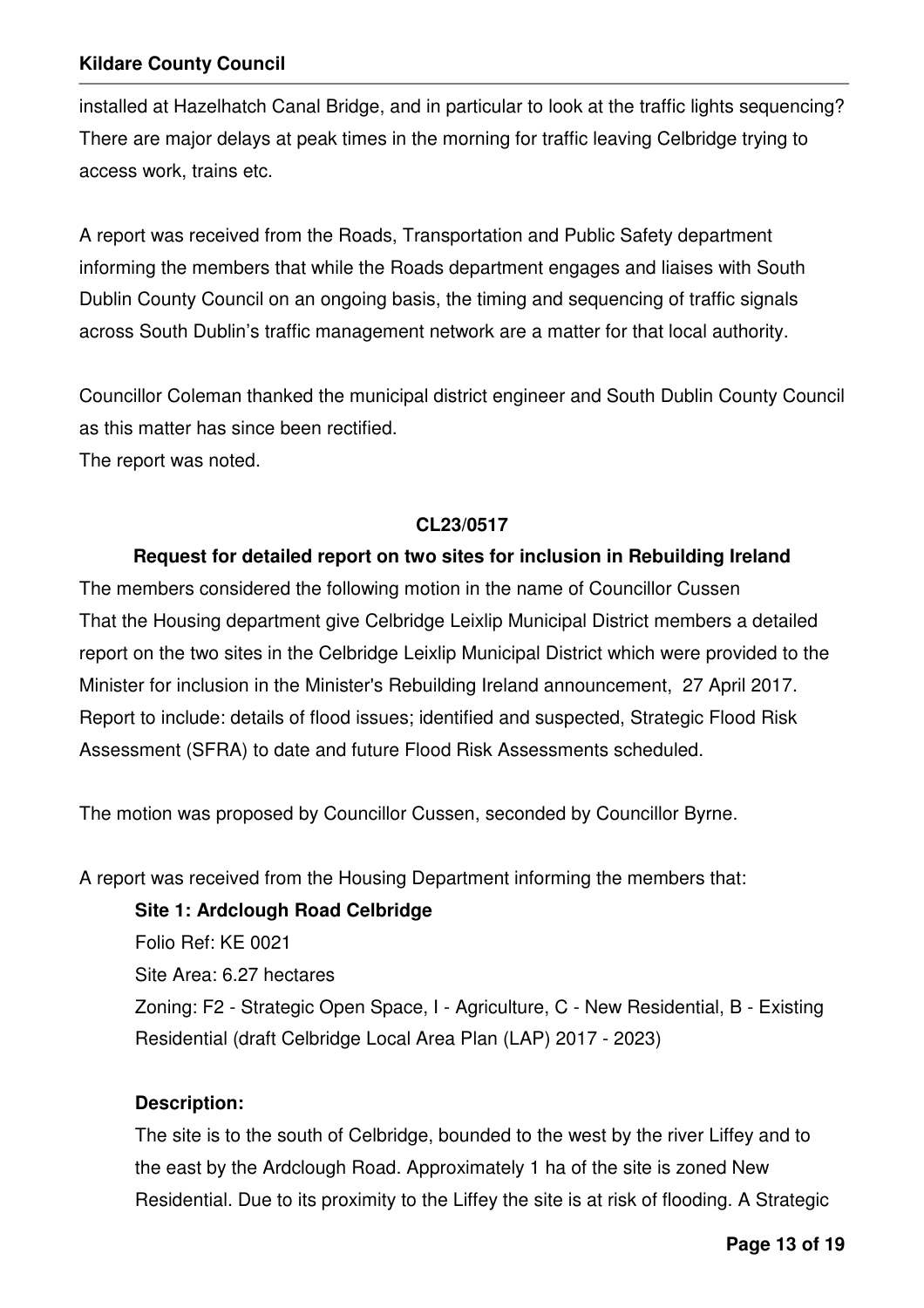Flood Risk Assessment (SFRA) 2016 covering this site is included in the draft Celbridge Local Area Plan 2017 - 2023. The SFRA shows that a large portion of the land is at risk of both the 1 in 100 and 1 in 1000 flood events. However the lands at risk are predominantly located in the areas zoned Strategic Open Space or Agriculture. The areas at risk of flooding were taken into account when zoning of land in the draft Celbridge Local Area Plan (LAP) was being considered (a justification test was carried out of this site). The approximately 1 hectare zoned for new residential in Kildare County Council ownership appears to be outside of these risk areas. A site specific flood risk assessment will need to be carried out on connection with the development of this site.

#### **Site 2: Hazelhatch Road**

Folio Ref: KE 0022 Site Area: 1.02 hectares Zoning: B - Existing Residential/Infill

### **Description:**

The site is to the east of the R405 Hazelhatch Road. The site was previously considered by the Housing section for a halting site. The site is zoned for existing residential/infill in the draft Celbridge Local Area Plan. A justification test was carried out when the zoning of this land was being considered. A site specific flood risk assessment will need to be carried out on connection with the development of this site.

Councillor Cussen stated that in her view the report confirmed that these sites are unsuitable for housing and expressed her surprise to see them included on the Ministers list in the Rebuilding Ireland announcement that was made on the 27 April 2017. On this basis she called for the two sites to be retracted from inclusion on this list as soon as possible. **Resolved** on the proposal of Councillor Cussen, seconded by Councillor Byrne that the report be noted.

## **CL24/0517**

## **Organisation of green waste day for residents in Leixlip and Celbridge**

The members considered the following question in the name of Councillor Neville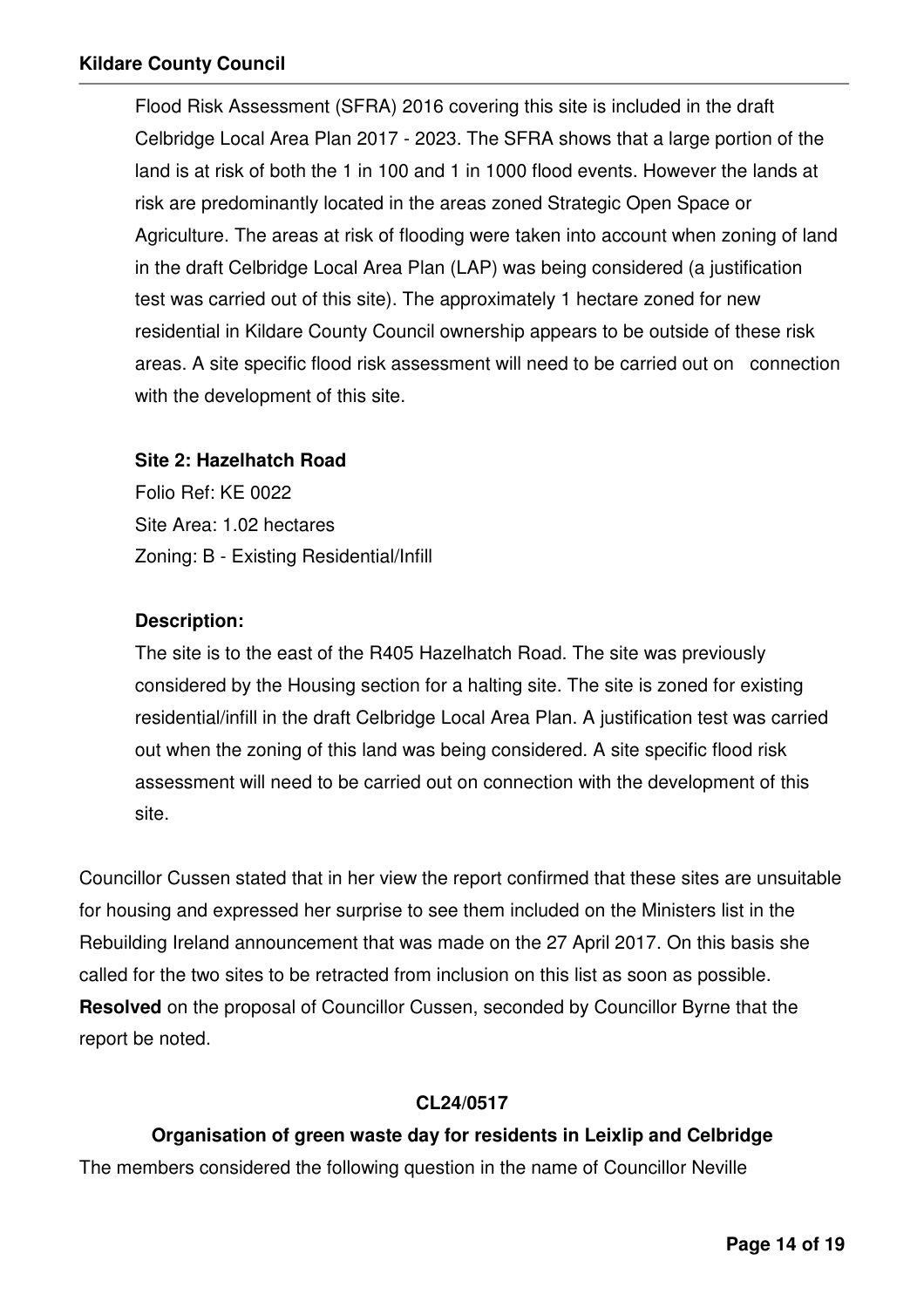Due to the fact there is no recycling facility just yet, can the council organise a green waste day for residents in Leixlip and Celbridge?

A report was received from the Environment department informing the members that notwithstanding that the Environment section is progressing plans for the new North Kildare Civic Amenity Site at Kilmacraddock (Celbridge), the request has particular merit. However, it will be difficult to facilitate a 'green waste day' in the area without a suitable location that would allow the public to bring waste. It may be possible to arrange a suitable alternative initiative with local community/ tidy towns groups in the area. The proposal can be considered in more detail by the Environment and Water Services Strategic Policy Committee to consider specific options.

The report was noted.

## **CL25/0517**

## **Installation of accessible car parking space in Confey Cemetery**

The members considered the following question in the name of Councillor Coleman Can an accessible car parking space be installed at Confey Cemetery?

A report was received from the Environment department informing the members that this proposal will be examined in conjunction with the Roads section to establish if an appropriate parking layout can be facilitated.

The report was noted.

## **CL26/0517**

## **Provision of public consultation date in Celbridge Library**

The members considered the following question in the name of Councillor Cussen Can the council provide a public consultation date in Celbridge Library on the material alterations for Celbridge Local Area Plan, in the timeframe when material alterations are on public display, 17 May 2017 to 14 June 2017?

A report was received from the Planning department informing the members that the Draft Celbridge Local Area Plan 2017-2023 with Proposed Material Alterations will be on display at Celbridge Library, at Aras Chill Dara and on the council website for a period in excess of 4 weeks from the 16 May 2017 to 14 June 2017. In addition the Planning department has issued information regarding the public consultation to the Kildare Public Participation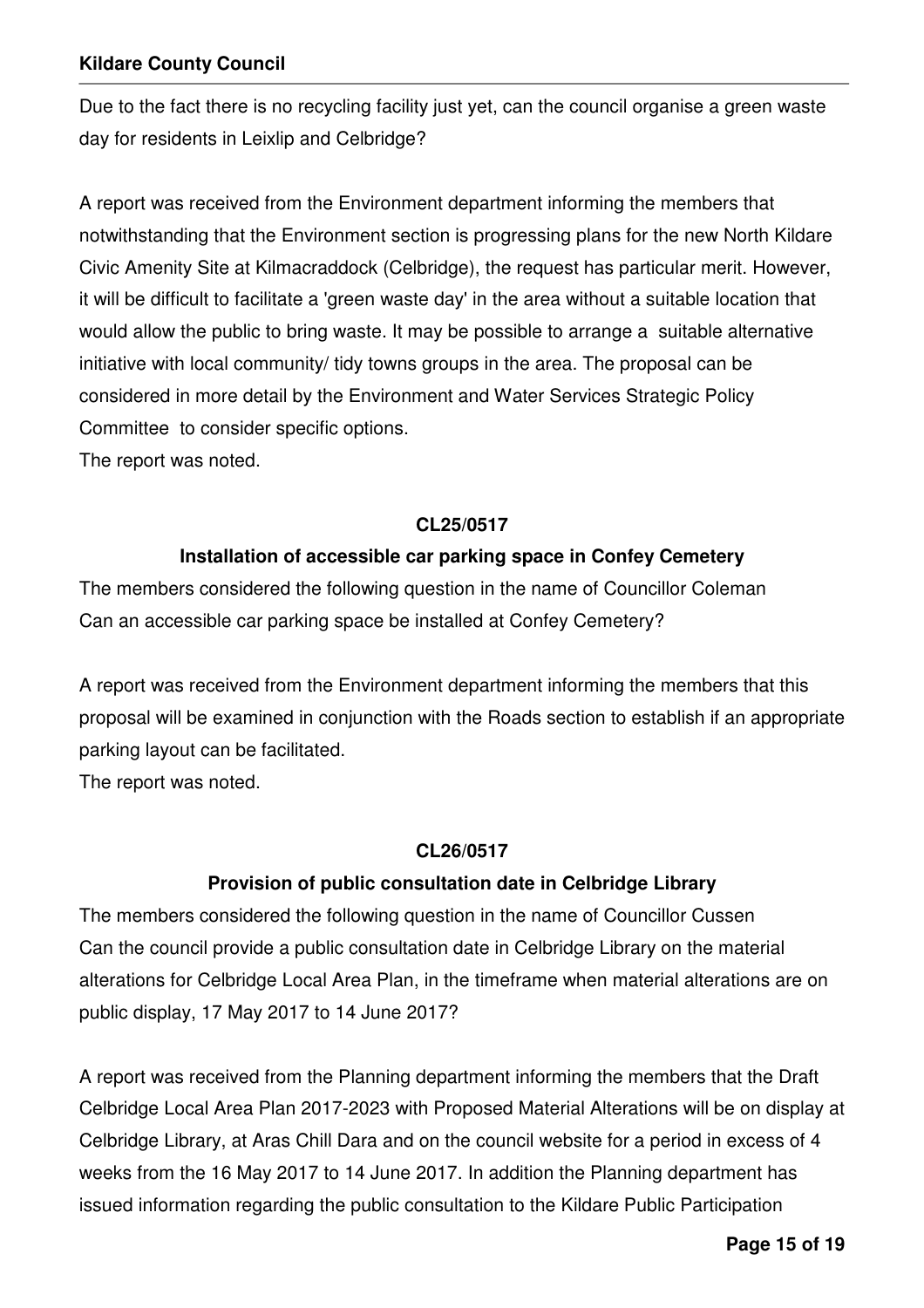Network (PPN) for distribution to its members and the council will also publicise details of the material amendments on its social media platforms for the duration of the public consultation. Details will also appear on the news feed of the Kildare County Council website. Given the extent of the programme of Local Area Plans currently being prepared, the Planning department is not in a position to commit to a public consultation session in Celbridge Library regarding material alterations to the Draft Celbridge Local Area Plan during the forthcoming public consultation stage.

Councillor Cussen expressed her disappointment that a public consultation session could not be held in Celbridge Library regarding Material Alterations for the draft Celbridge Local Area Plan. She clarified with the District Manager that it was not prohibitive to hold this public consultation but it was due to staff constraints that it could not be held. The report was noted.

#### **CL27/0517**

### **Installation of playground in Saint Catherine's Park**

The members considered the following motion in the name of Councillor Caldwell That the council explore the possibility of putting a playground on their section of land in Saint Catherine's Park.

The motion was proposed by Councillor Caldwell, seconded by Councillor Coleman.

A report was received from the Parks department informing the members that there is already a playground on the Fingal side of St Catherine's Park. This is considered sufficient to address the needs of users in the park.

Councillor Caldwell suggested that there was a need for a junior playground on the Leixlip/Confey side of St. Catherine's Park , stating that the existing playground was too far for people with small children that were pushing buggies and trying to walk to it.

Councillor Larkin noted that there was a need for a playground review in the Celbridge-Leixlip Municipal District stating that the existing playground in St. Catherine's Park was second to none and he had seen a clever use of a green area in Beech Park that had been rarely used and now due to clever planning it was used by people of all ages.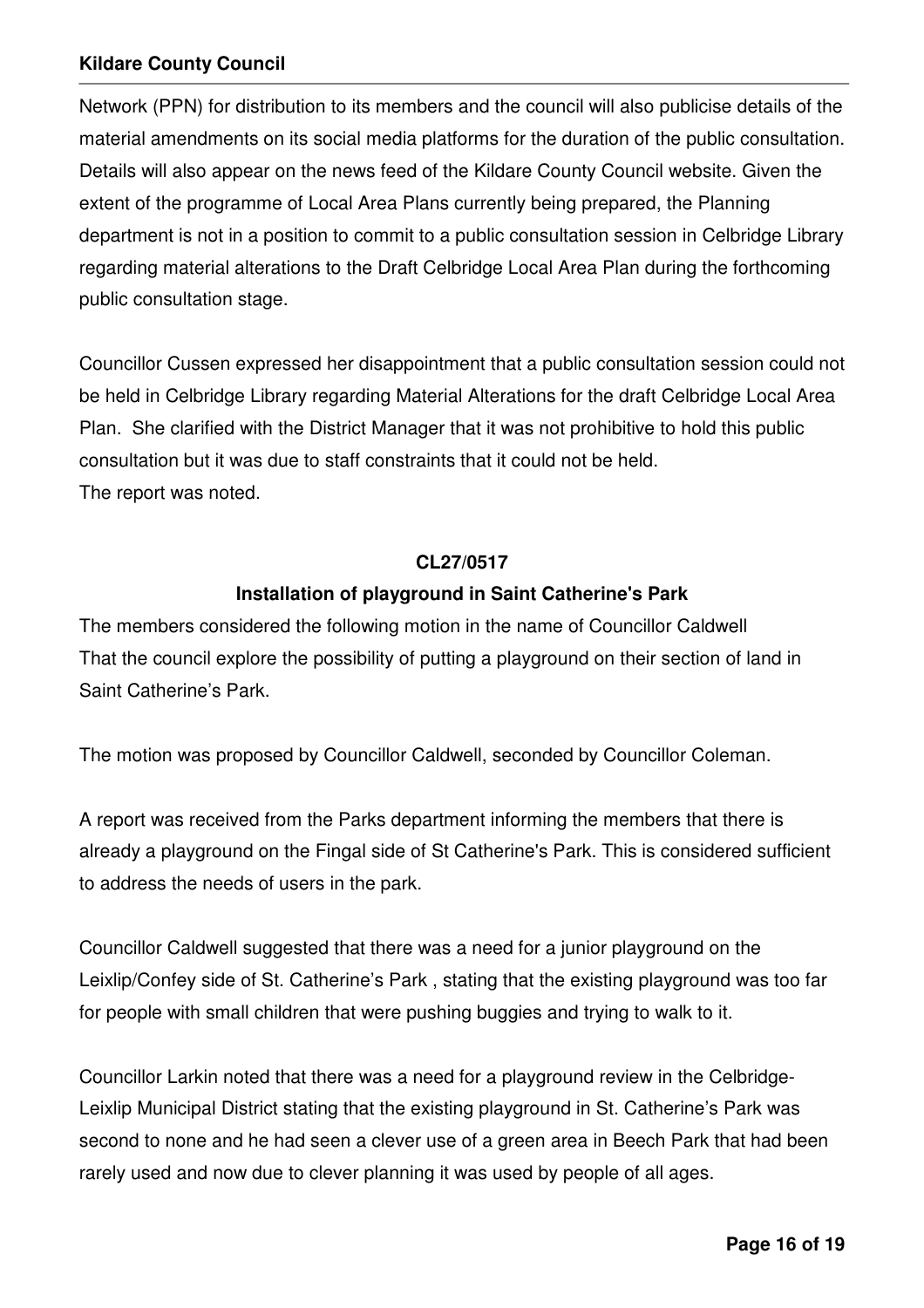Councillor Neville stated that the playground in St. Catherine's Park was not really suitable for small children due to it large size and that smaller enclosed area was a good idea.

Councillor Cussen expressed her concern for the lack of supervision of children in the Abbey playground in Celbridge. She stated that this playground was in the vicinity of the river Liffey and could be very dangerous if children were left unsupervised.

The District Manager stated that it was a very good idea to have a review of the playgrounds in the county stating that there were 20 playgrounds with another 5 planned where there were none 16 years ago. The District Manager said that there were various different kinds of playgrounds catering for different age groups and in addition to the installation of the playground there were other issued to be addressed such as inspection and maintenance. Mr Minnock suggested that as Councillor Byrne was the chair of the Local Community and Cultural Strategic Policy Committee, a review of playground policy and provision could be carried out to learn from what had been done and plan for the future.

The members were in agreement.

**Resolved** on the proposal of Councillor Caldwell, seconded by Councillor Coleman that a review of playground policy and provision be brought before the Local Community and Cultural Strategic Policy.

#### **CL28/0517**

## **Cut back of hedging along Shillican Lane**

The members considered the following motion in the name of Councillor Caldwell That the Parks department cut back the hedging along the Shillican Lane.

The motion was proposed by Councillor Caldwell, seconded by Councillor Larkin.

A report was received from the Parks department informing the members that this will be considered in the next programme of tree works which they hope to carry out by the end of the summer.

**Resolved** on the proposal of Councillor Caldwell, seconded by Councillor Larkin that the report be noted.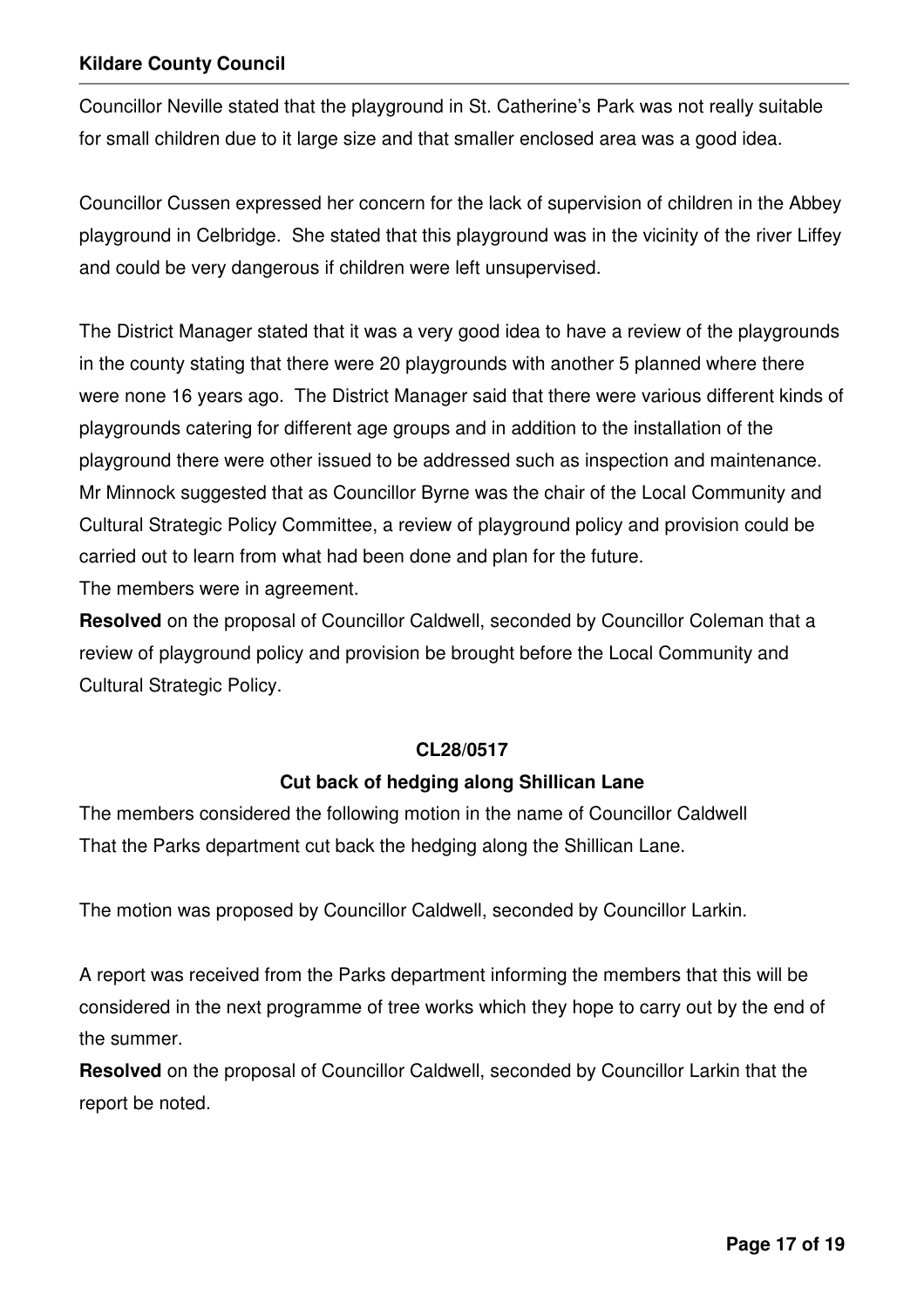#### **CL29/0517**

#### **Preparation of a Garden Licence in respect of Backlots, Castletown Housing Estate**

The members considered the following motion in the name of Councillor Cussen That the council prepare a Garden Licence in respect of the Backlots, Castletown Housing Estate, Celbridge, as per motions 21, 22 and 24 - October 2016.

The motion was proposed by Councillor Cussen, seconded by Councillor Young.

A report was received from Ms S Kavanagh, Director of Economic Development, Community and Culture informing the members that this matter was assigned significant resources in the past over a two year period and limited progress was made. If all the members are in agreement, this request will be included in the Community department's work programme and will receive attention when resources allow.

Councillor Cussen stated that this has been brought up in three different motions and that she had procured a copy of a Garden licence from Dublin County Council who have used them and which she had submitted with this motion. Councillor Cussen stated that she would like to see this issue progressed and requested a meeting with the Community department on this issue.

Councillor Byrne confirmed that the members had received emails from the residents stating that 8 were non controversial and in his opinion these could be signed-off on and that 2-3 were controversial.

Councillor Young stated that he had received correspondence from the residents also and he would like to see this resolved. Councillor Young stated that he agreed with Councillor Cussen that the members should meet with the Community department and together they might be able to assist and expedite the process.

The District Manager stated that the members should not underestimate the significant resource requirement to deal with this issue as there were planning, legal and ownership issues, adding that the members should meet with the Parks Superintendent in relation to this issue.